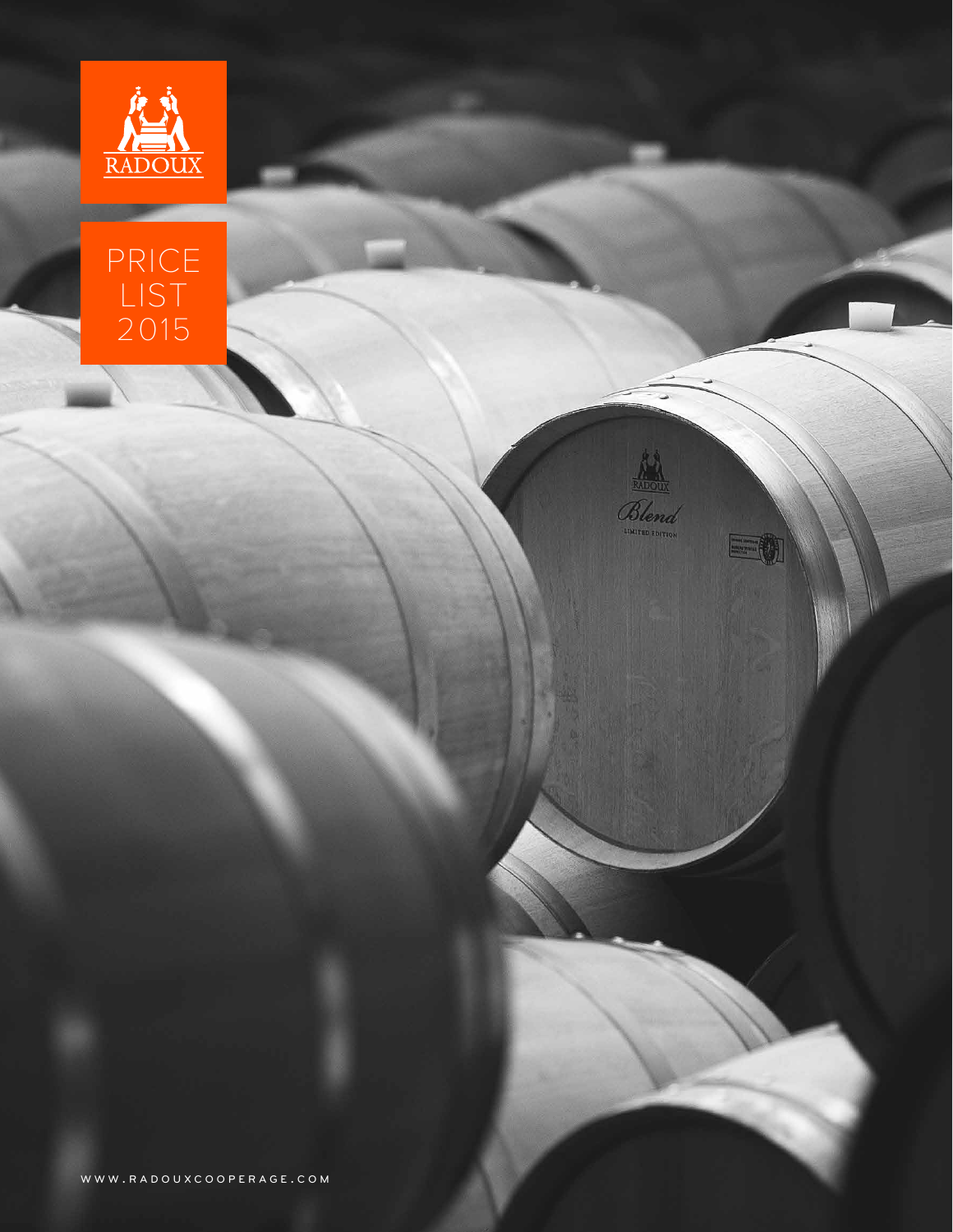## AMERICAN OAK

| MISSOURI OAK                                                                   |            | <b>BORDEAUX/</b><br><b>BURGUNDY</b><br><b>EXPORT</b><br>225 1/228 1 | <b>FITS</b><br><b>STANDARD</b><br><b>RACK</b><br>265 l | 300 l       |
|--------------------------------------------------------------------------------|------------|---------------------------------------------------------------------|--------------------------------------------------------|-------------|
| The Missouri Oak Barrels are great                                             | $1 - 9$    | \$485/\$490                                                         | \$510/\$515                                            | \$560/\$565 |
| all-purpose barrels; for white wines<br>the characteristics are coconut in the | $10 - 49$  | \$480/\$485                                                         | \$505/\$510                                            | \$555/\$560 |
| nose with a sweet vanilla cream in                                             | $50 - 149$ | \$470/\$475                                                         | \$495/\$500                                            | \$545/\$550 |
| the palate. For red wines, the fruit is                                        | $150+$     | \$465/\$470                                                         | \$490/\$495                                            | \$540/\$545 |

BORDEAUX/

## APPALACHIAN OAK

fruit quality in the palate.

highlighted in the nose with a "juicy"

The Appalachian Oak Barrels have pepper & spice in the nose and a long, lemoncream finish. Less sweet oak character retains the perception of acidity. This elegant, versatile barrel is terrific for Zinfandel & Syrah, but works well on both reds and whites.

|            | <b>BURGUNDY</b><br><b>EXPORT</b><br>225 l/228 l | <b>STANDARD</b><br><b>RACK</b><br>265l | 300 l       |
|------------|-------------------------------------------------|----------------------------------------|-------------|
| $1 - 9$    | \$500/\$505                                     | \$525/\$530                            | \$575/\$580 |
| $10 - 49$  | \$495/\$500                                     | \$520/\$525                            | \$570/\$575 |
| $50 - 149$ | \$485/\$490                                     | \$510/\$515                            | \$560/\$565 |
| $150+$     | \$480/\$485                                     | \$505/\$510                            | \$555/\$560 |

**FITS** 



## 36 MONTH AMERICAN OAK

LIMITED QUANTITY AVAILABLE NO THIN STAVE

|           | <b>BORDEAUX</b><br><b>EXPORT</b><br>225 l |
|-----------|-------------------------------------------|
| $1 - 9$   | \$525/\$530                               |
| $10 - 49$ | \$520/\$525                               |
| 50-149    | \$510/\$515                               |
| $150+$    | \$505/\$510                               |

# HYBRID BARRELS

|                                            |            | <b>BORDEAUX/</b><br><b>BURGUNDY</b><br><b>EXPORT</b><br>225 l/228 l | <b>FITS</b><br><b>STANDARD</b><br><b>RACK</b><br>265 l |
|--------------------------------------------|------------|---------------------------------------------------------------------|--------------------------------------------------------|
| American Oak Body<br>with French Oak Heads | $1 - 9$    | \$570/\$575                                                         | \$595/\$600                                            |
|                                            | $10 - 49$  | \$565/\$570                                                         | \$590/\$595                                            |
|                                            | $50 - 149$ | \$555/\$560                                                         | \$580/\$585                                            |
|                                            | $150+$     | \$550/\$555                                                         | \$575/\$580                                            |

50% American Oak / 50% French Oak Body with French Oak Heads

|            | <b>BURGUNDY</b><br><b>EXPORT</b><br>225 l/228 l | <b>STANDARD</b><br><b>RACK</b><br>265 l |
|------------|-------------------------------------------------|-----------------------------------------|
| $1 - 9$    | \$755/\$760                                     | \$780/\$785                             |
| $10 - 49$  | \$750/\$755                                     | \$775/\$780                             |
| $50 - 149$ | \$740/\$745                                     | \$765/\$770                             |
| $150+$     | \$735/\$740                                     | \$760/\$765                             |

**FITS** 

BORDEAUX/

## EASTERN EUROPEAN OAK

## EASTERN EUROPEAN OAK

Tight grain oak from Romania is selected and crafted into Radoux's Eastern European Oak Barrels. These barrels are available in all toast levels and are great for all types of wine and as an alternative to French Oak.

|            | <b>BORDEAUX/</b><br><b>BURGUNDY</b><br><b>EXPORT</b><br>225 l/228 l | <b>FITS</b><br>STANDARD<br><b>RACK</b><br>265 l |
|------------|---------------------------------------------------------------------|-------------------------------------------------|
| $1 - 9$    | \$670/\$675                                                         | \$690/\$695                                     |
| $10 - 49$  | \$665/\$670                                                         | \$685/\$690                                     |
| $50 - 149$ | \$660/\$665                                                         | \$680/\$685                                     |
| $150+$     | \$655/\$660                                                         | \$675/\$680                                     |

#### **TONNELLERIE RADOUX USA, INC.**

480 Aviation Blvd., Santa Rosa, CA 95403 Office: (707) 284-2888 fax: (707) 284-2894 toll-free: (800) 755-4393 email: rx.usa@radoux-usa.com

www.radouxcooperage.com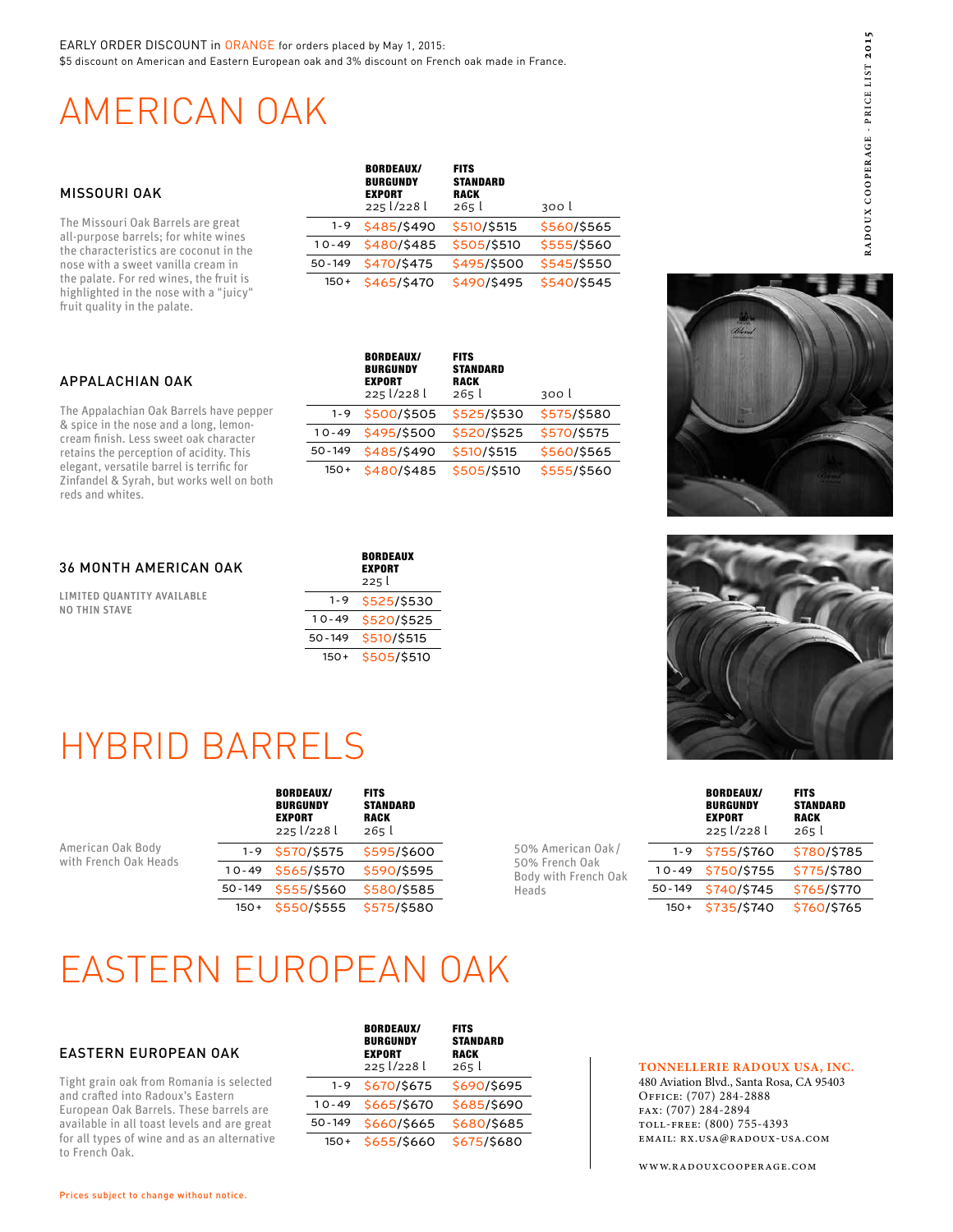EARLY ORDER DISCOUNT in ORANGE for orders placed by May 1, 2015: \$5 discount on American and Eastern European oak and 3% discount on French oak made in France.

> $\overline{a}$  $\overline{a}$

## FRENCH OAK

#### MEDIUM GRAIN SELECT (MGS)

This barrel offers the most rapid oak extraction of the three French oak options. The ratio of spring wood to summer wood guarantees less aromatics & more oak tannin than Tight Grain. A perfect fit for wines barrel-aged 12 months or less.

| MIXED GRAIN SELECT |  |
|--------------------|--|
|--------------------|--|

This selection is 50% Tight Grain and 50% Medium Grain. Available in White Wine Selection (WWS) or Red Wine Selection (RWS); Classic, Evolution, Integration, or Revelation toast styles.

|            | <b>BORDEAUX/</b><br><b>BURGUNDY</b><br><b>EXPORT</b><br>225 l/228 l | <b>FITS</b><br><b>STANDARD</b><br><b>RACK</b><br>265 l |
|------------|---------------------------------------------------------------------|--------------------------------------------------------|
| $1 - 9$    | \$795/\$795                                                         | \$815/\$815                                            |
| $10 - 49$  | \$790/\$790                                                         | \$810/\$810                                            |
| $50 - 149$ | \$785/\$785                                                         | \$805/\$805                                            |
| $150+$     | \$780/\$780                                                         | \$800/\$800                                            |

 $B = B = B + B$ 

| Đ          | <b>BORDEAUX/</b><br><b>BURGUNDY</b><br><b>EXPORT</b><br>225 l/228 l | <b>FITS</b><br><b>STANDARD</b><br><b>RACK</b><br>265l |
|------------|---------------------------------------------------------------------|-------------------------------------------------------|
| $1 - 9$    | €655/€675                                                           | €674/€695                                             |
| $10 - 49$  | €645/€665                                                           | €664/€685                                             |
| $50 - 149$ | €635/€655                                                           | €655/€675                                             |
| $150+$     | €626/€645                                                           | €645/€665                                             |

1 0-49 €732/€755 €752/€775 50- 149 €723/€745 €742/€765 150+ €713/€735 €732/€755

BORDEAUX/ BURGUNDY EXPORT 225 l/228 l

€

1 -9 €742/€765 €761/€785 €878/€905

300 l

**FITS STANDARD RACK**<br>265 l

## TIGHT GRAIN SELECT (TGS)

Due to the Tight Grain, the oak extraction is much slower than the Medium Grain barrels and is recommended for any wine aging in barrels for 12-24 months; Tight Grain has more aromatics & less oak tannin than Medium Grain.

Francis Durand.

36 MONTH AVAILABLE IN LIMITED QUANTITIES IN 225L/228L ONLY, NO THIN-STAVE. ADD €25.

| USA MADE TIGHT GRAIN SELECT (TGS)                                                                                   | <b>BORDEAUX/</b><br><b>BURGUNDY</b><br><b>EXPORT</b><br>225 1/228 l | <b>FITS</b><br><b>STANDARD</b><br><b>RACK</b><br>265l |
|---------------------------------------------------------------------------------------------------------------------|---------------------------------------------------------------------|-------------------------------------------------------|
| The Tight Grain French Oak is seasoned<br>in France and coopered in our Santa<br>Rosa, CA facility by Master Cooper | 1-9 \$895/\$895 \$915/\$915                                         |                                                       |

| SMALL FRENCH OAK BARRELS                            | <b>PERFECT FOR HOME WINEMAKING</b> |                                   |       |  |
|-----------------------------------------------------|------------------------------------|-----------------------------------|-------|--|
|                                                     |                                    | 28l/7.4Gal 55l/14.5Gal 110l/30Gal |       |  |
| Available in Medium or Medium Plus<br>toast levels. | \$235                              | \$305                             | \$530 |  |
| NO DISCOUNTS APPLY                                  |                                    |                                   |       |  |

## LARGE CAPACITY/PUNCHEONS

|                                         | 35OL | 400L | 500L  | 600L  |
|-----------------------------------------|------|------|-------|-------|
| Large French Oak Barrels are available  | €905 | €985 | €1340 | €1885 |
| in a variety of sizes and toast levels. |      |      |       |       |

**LARGE CAPACITY** 



#### **OAKSCAN**

Radoux's unique innovation allows for the instant quantification of ellagitannins in each and every stave.

This analysis is systematically applied to all French Oak barrels bearing the Oakscan Logo guaranteeing a consistent and homogenous level of tannins. This allows for an unrivaled level of precision and predictability in winemaking.

For a customized tannin selection, please speak with your sales manager.

NO DISCOUNTS APPLY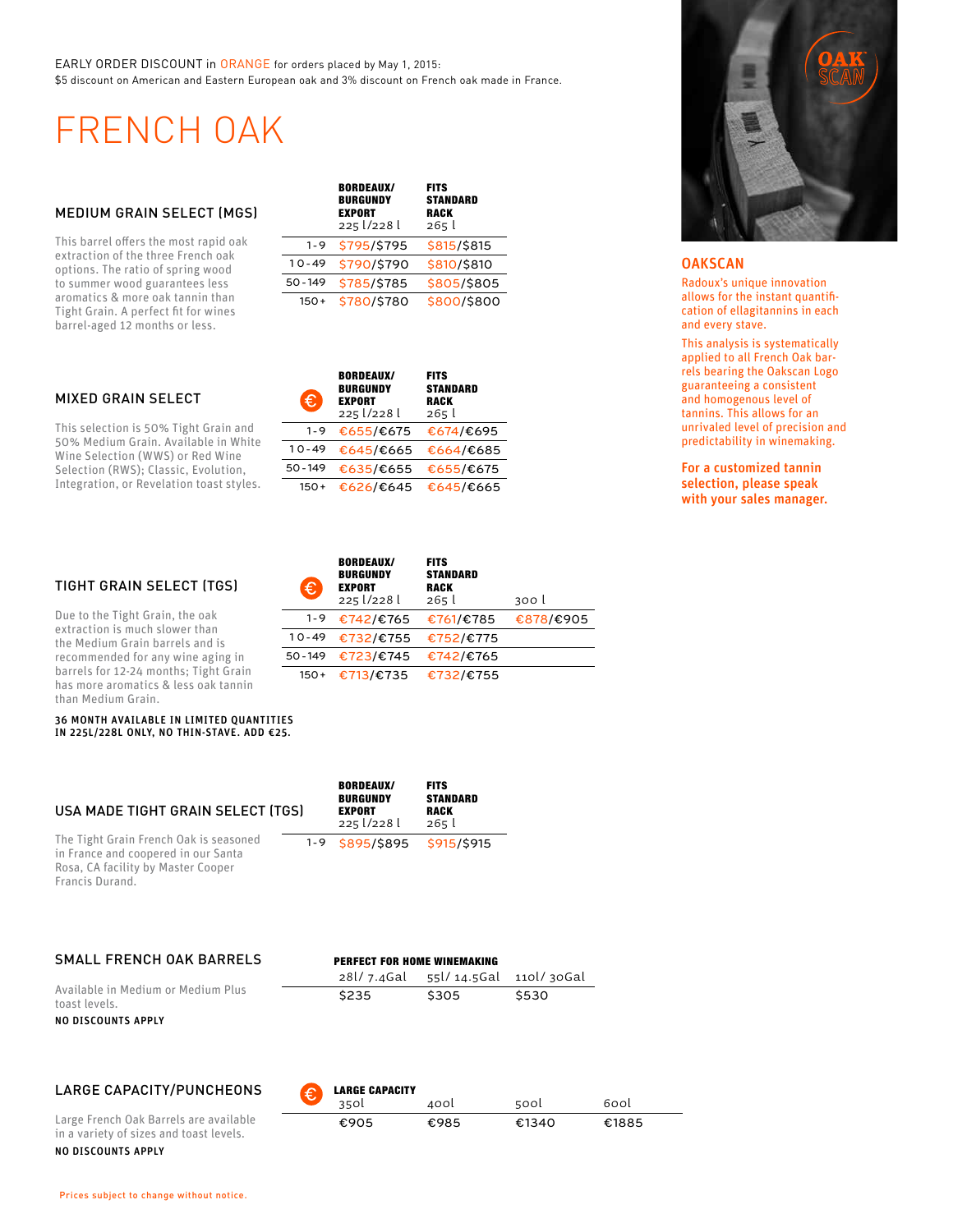# OUR FINEST

**BLEND** Only the highest quality, extra tight grain staves (less than 1.5mm), coming from the finest French oak forests, are used to make this barrel. The extreme tightness of the grain gives the wine great aromatic complexity, released progressively during aging, as well as a delicate contribution of structure and fine, supple tannins. The 'Blend' barrel is recommended for wines which are to be aged over long periods (18 months or more), and it will continue to reveal its potential over several vinification cycles.



Blend

LIMITED EDITION



LIMITED QUANTITY AVAILABLE. NO DISCOUNTS APPLY.





of Radoux's workshop each year.

LIMITED QUANTITY AVAILABLE. NO DISCOUNTS APPLY.





## CASKS AND UPRIGHT TANKS

For over 50 years, Tonnellerie Radoux has specialized in producing customized 10-200 HL French oak casks and tanks. Radoux's casks and tanks add beauty to the finest cellars, giving an unmistakable added value to the image and communication of your brand.

Customized to your specifications. Please call for a quote.



## BARREL OPTIONS & UPGRADES :

#### SILICONE BUNG

CHATEAU FERRE: 22mm Staves, Pine Board on Head CHATEAU TRADITION: 22mm Staves, Pine Board on Head & 4 Chestnut Hoops BURGUNDY TRADITION: 22mm Staves, Pine Board on Head & 8 Chestnut Hoops THIN-STAVE: most French, American and Eastern European barrels are available in thin stave at no extra charge. TOASTED HEADS: available at no extra charge

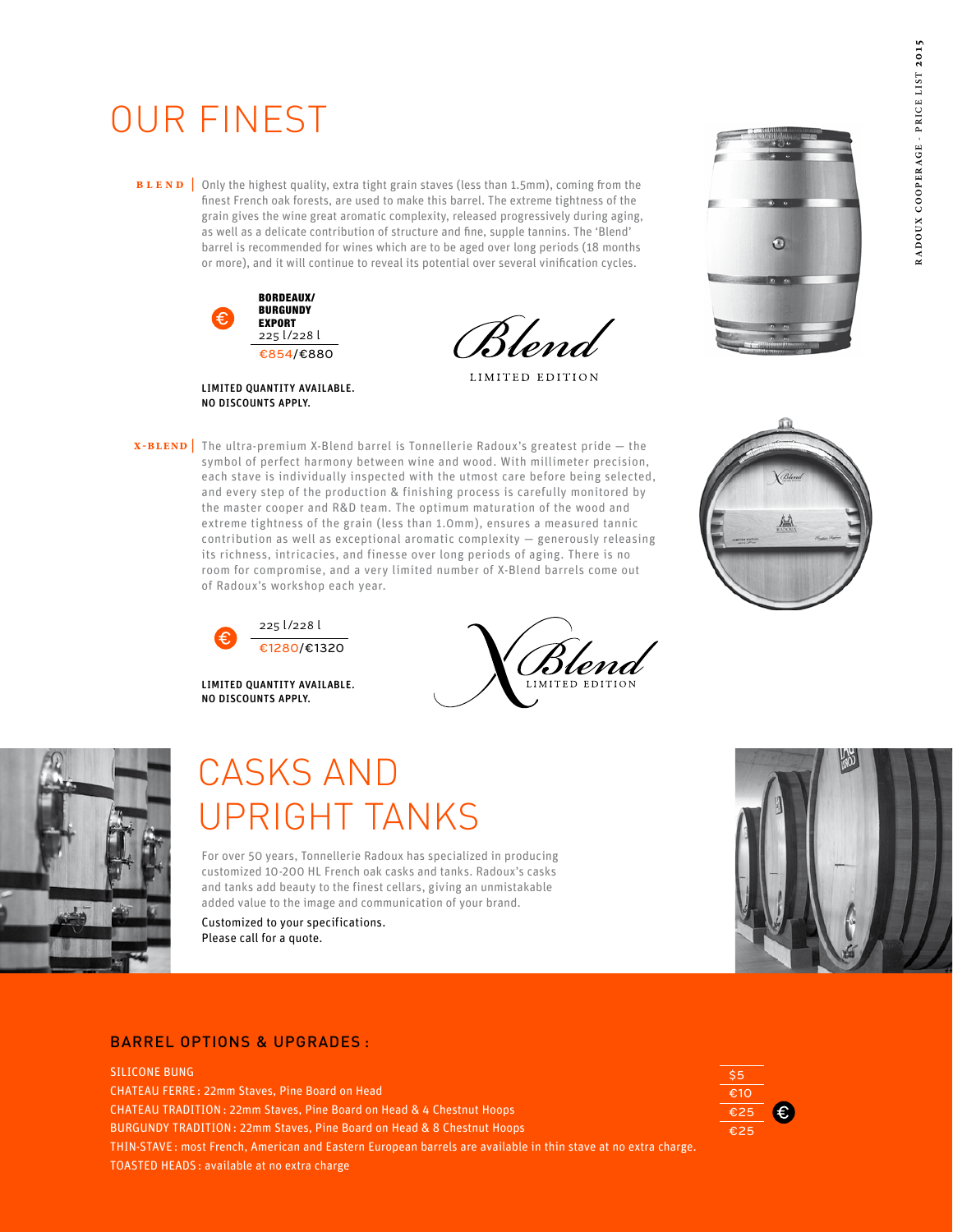# PRONEKTAR OAK ADJUNCTS

The PRONEKTAR range has been perfected by Research and Development and production departments, in close collaboration with our in-house oenologists and sales teams and combines quality, traceability and reproducibility.

Available in French and American oak, Pronektar's products are divided into two categories: oak used for fermentation, which includes powder and granulate; and oak used in aging, which includes chips, staves, segments, and stick sets. A Radoux sales representative is available to consult with winemakers about the benefits of each product.







## RADOUX CONTACTS

For your individual sales representative, please contact the Radoux office using the contact information below.

#### **TONNELLERIE RADOUX USA, INC.**

480 Aviation Blvd., Santa Rosa, CA 95403 Office: (707) 284-2888 Fax: (707) 284-2894 Toll-free: (800) 755-4393 Email: rx.usa@radoux-usa.com